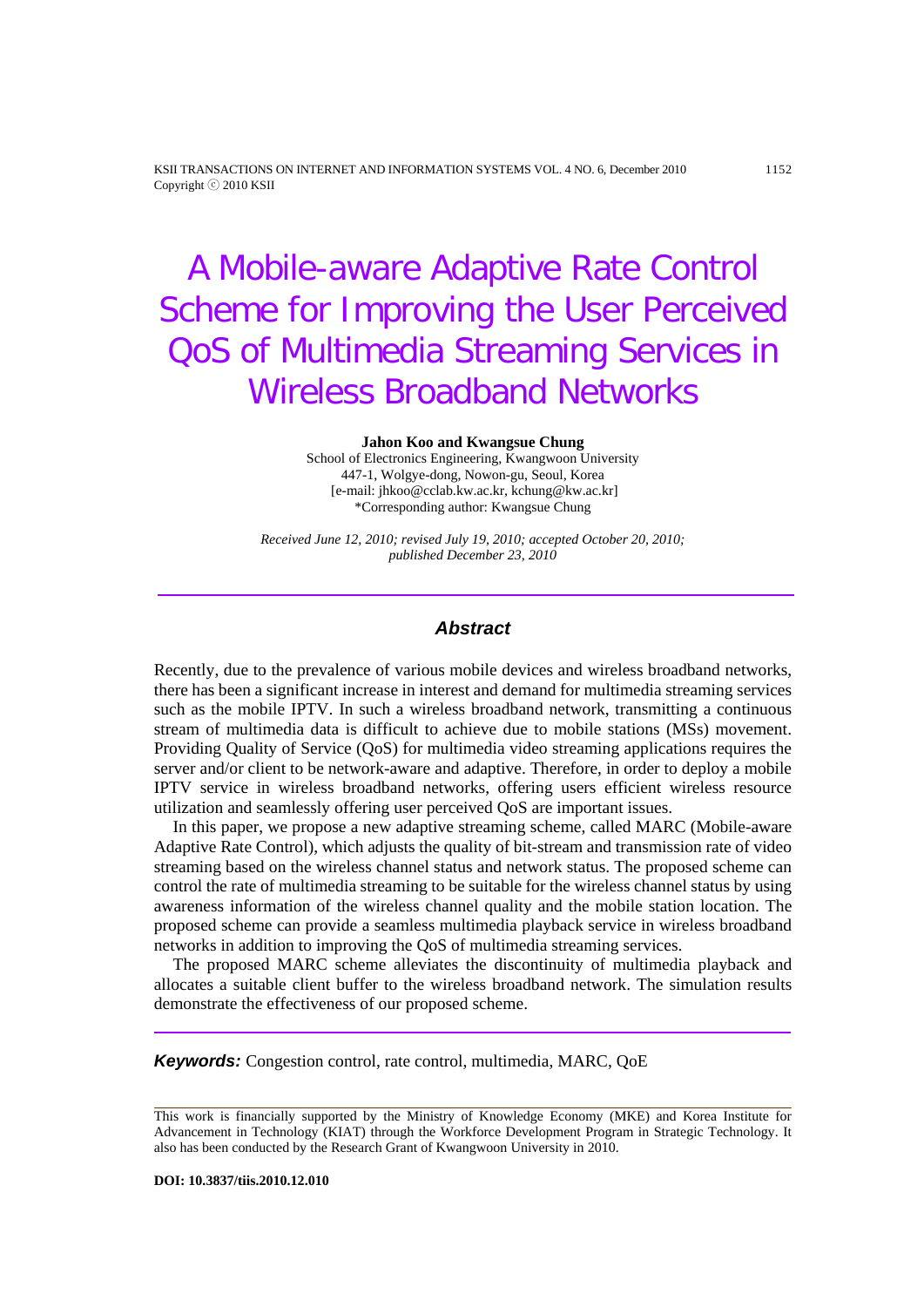# **1. Introduction**

Due to the explosive growth of multimedia streaming services, demands for real-time video streaming over wireless broadband networks have increased. Recent advances in high-speed networks have made it feasible to provide real-time video streaming [1]. Pre-4G (4th generation) technologies, such as WiMAX (Worldwide Interoperability for Microwave Access) and LTE (Long Term Evolution), are emerging as a wireless communication system that provides high-data rates as well as a long-range coverage. Achieving higher quality and seamless streaming of video transmission over wireless broadband networks require coping with problems such as channel bandwidth variation, handover and transmission error. Among these problems, channel bandwidth variation and handover due to mobile stations' movement are the most critical problems. Channel bandwidth variation causes network congestion when the transmission rate of video streaming exceeds the channel bandwidth. In case of the mobile WiMAX, the adaptive modulation and coding (AMC) scheme, from half-rate QPSK to 5/6 64-QAM, offers various data rates to the MSs according to the distance between the base station (BS) and the MSs. Accordingly, the continuous streaming transmission of multimedia data is difficult when MSs are moving within wireless broadband networks. In addition, sudden disconnection due to the handover between BSs or sectors leads to errors in several frames because the error that has occurred in one frame would be propagated to the subsequent video frames due to inter mode prediction, which significantly degrades video quality [1][2].

To solve these problems, several methods for video streaming over wireless networks have been proposed. However, those methods have not offered an efficient way to solve user perceived QoS, called QoE (Quality of Experience), degradation because of channel bandwidth fluctuation in wireless network.

In this paper, we propose a new adaptive streaming scheme, called MARC (Mobile-aware Adaptive Rate Control), which adjusts the quality of bit-stream and the transmission rate of video streaming based on wireless channel status, which changes due to the movement of MSs; network status, which is changed due to congestion; and client status, which is the client buffer occupancy ratio. The remainder of this paper is organized as follows. In Section 2, related works are reviewed. Section 3 presents the overall architecture of the proposed MARC system and introduces the new rate control schemes for improving user perceived QoS. Section 4 presents the performance evaluation, and Section 5 presents the conclusion.

#### **2. Related Works**

## **2.1 Adaptive Modulation and Coding (AMC)**

Real-time video streaming over any wireless network (e.g., 3G cellular networks, 802.11-based wireless local area networks and 802.16-based WiMAX) poses many challenges, including limited bandwidth, coping with bandwidth fluctuations and lost or corrupted data. Due to the growing popularity of multimedia streaming services over wireless networks, it has been well researched and many solutions have been proposed that combine audio/video processing techniques with the mechanism that are usually dealt with in the data link and physical layer, such as forward error correction (FEC) [1][3].

When a receiver gets a corrupted packet or video frame, it is in no position to correct the errors. However, if some redundant bits in the form of FEC are applied before the transmission,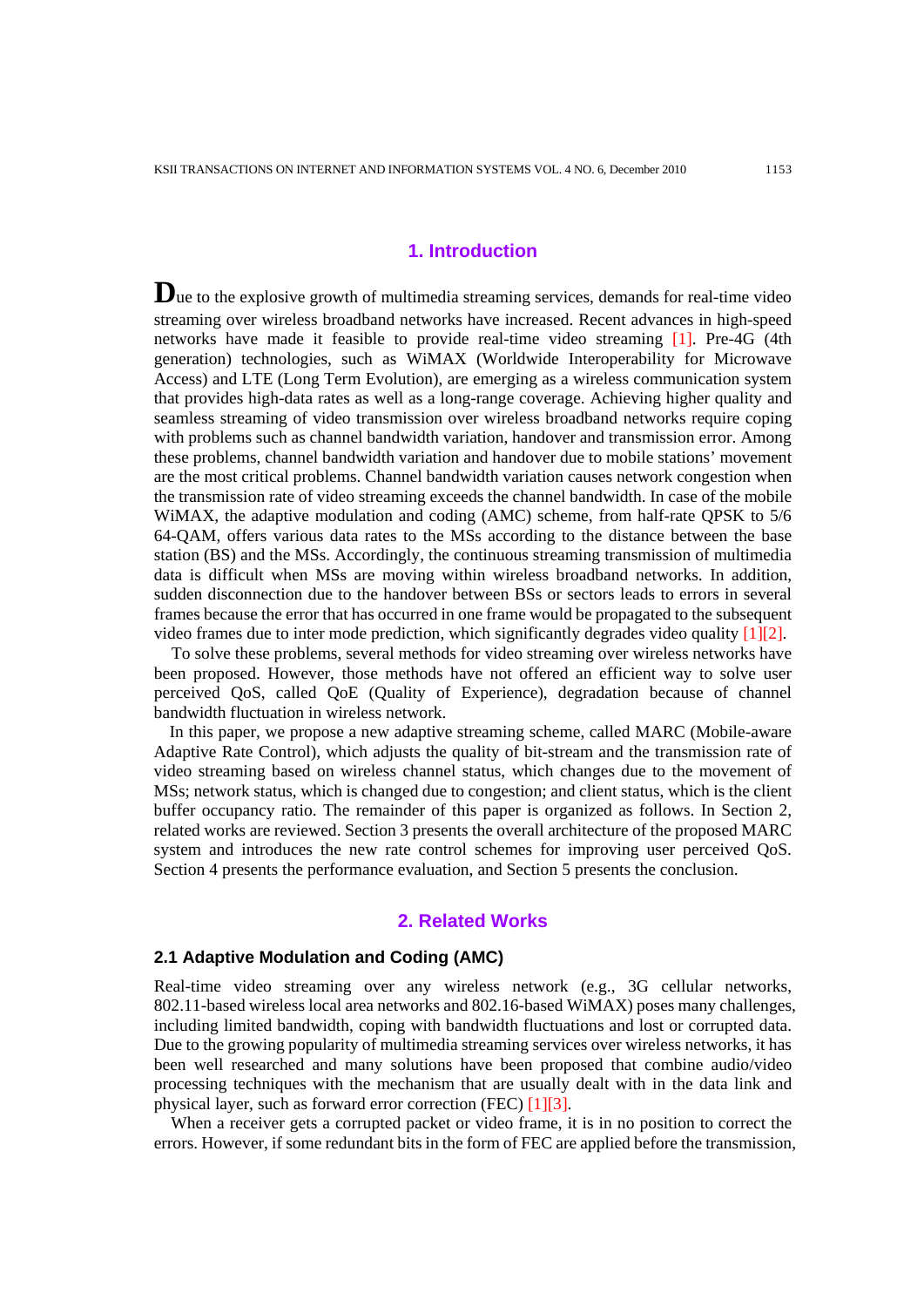then there is a probability that the receiver would be able to detect and possibly correct the errors. The correction capability of these codes will depend on the kind and the length of the code used. In block codes, M redundancy bits are added to the *N* information bearing bits. (Note that these extra bits are generated using a generator matrix operation on the bits.) If we consider such MAC packet data units (MPDU), then the resulting bit loss probability is given by [3],

$$
b = \sum_{i=M+1}^{M+N} {M+N \choose i} b_p^i (1-b_p)^{M+N-i} \frac{i}{M+N}
$$
 (1)

where  $b<sub>p</sub>$  is the bit loss probability before decoding and *b* is the decoded bit error probability. The restore probability of such MPDU with payload size *N* bits and *M* code bits is given by, *p*   $=(1-b)^{(M+\tilde{N})}$ . It can be argued that if the code *M* is increased keeping the payload fixed, then the resulting bit loss probability *b* decreases and packet restore probability *p* is increased. Thus, the FEC is used in broadband wireless networks such as mobile WiMAX. The FEC has also been successfully used in other wireless environments to support Quality of Service (QoS).



**Fig. 1**. The adaptive modulation and coding (AMC) scheme in the mobile WiMAX network



**Fig. 2**. Data slot capacity in mobile WiMAX using the AMC scheme (BW=10Mhz, (DL:UL)=(28:18), PUSC)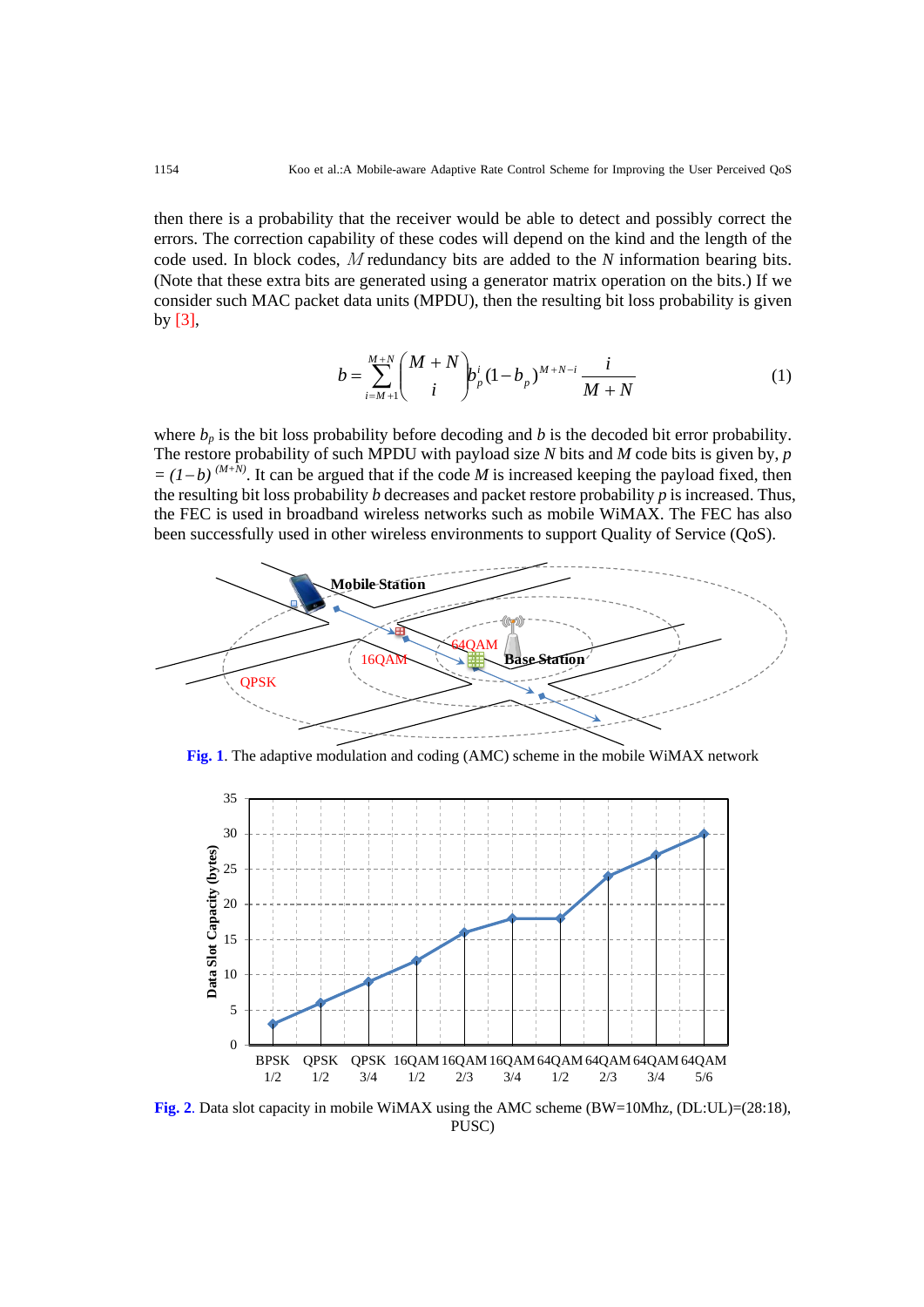In case of the mobile WiMAX, as shown in **Fig. 1**, the adaptive modulation and coding (AMC) scheme from half-rate QPSK to 5/6 64-QAM offers various data rates to the MS according to the distance between the BS and the MS. For error-prone channels, this scheme provides high reliability. However, the AMC can make various physical resource allocations for video streaming sessions. As shown in **Fig. 2**, the data slot capacity, which is able to carry data sizes in a slot, is different when the FEC in the MCS (Modulation and Coding Scheme) level is changed. If the connection uses a higher FEC scheme to keep the transmission rate of streaming video, then this connection requires more physical resource slots than the previous one; furthermore, those slots are limited in the physical layer. For this reason, the AMC scheme can make it difficult to allocate the channel bandwidth.

Accordingly, the continuous streaming transmission of multimedia data is difficult when the MSs are moving in wireless networks. The AMC scheme is not an efficient way to improve the user perceived QoS of multimedia streaming services in wireless networks. The adaptive rate control scheme based on wireless network status should be considered to improve user perceived QoS.

## **2.2 TCP-friendly Rate Control**

Excessive loss and delay have a devastating effect on video presentation quality, and they are usually caused due to network congestion. Thus, congestion control mechanisms at end systems are necessary to help reduce packet loss probability and delay. Typically, for video streaming, congestion control takes the form of rate control  $[4][5]$ . Rate control attempts to minimize the possibility of network congestion by adjusting the video stream rate according to the available network bandwidth. The feedback based rate control scheme is a widely used approach by multimedia streaming services. In feedback schemes, the client continuously monitors stream quality, such as the received data rate or data loss ratio, and sends feedback messages back to the server, which adjusts the data transmission rate accordingly.

A typical example of the TCP-friendly rate control algorithms is TFRC (TCP-Friendly Rate Control) for unicast streaming applications, proposed in [6], which explicitly adjusts its sending rate as a function of the measured rate of loss events based on the TCP throughput modeling equation developed in [7]. TFRC is a rate regulation algorithm to have a non-TCP connection behave similarly to, but more stable than, a TCP connection that traverses the same path. This means that a TFRC connection reacts to the network conditions, which is typically congestion indicated by packet losses. For this purpose, a TFRC sender estimates the network conditions by exchanging control packets between the end systems to collect feedback information. The sender transmits one or more control packets in one RTT. Upon receiving the control packet, the receiver returns the feedback information required for calculating RTT and packet loss probability. The sender then derives the estimated throughput of a TCP connection that competes for bandwidth on the path that the TFRC connection traverses. Finally, the TFRC sender adjusts its data sending rate to the estimated TCP throughput. According to [7], this approximation is reasonable for reaching TCP-friendliness. For this reason, many TCP-friendly rate control schemes use this analytical model. With these algorithms, the streaming server can scale video quality based on estimating available bandwidth. However, these adaptation schemes are only designed for particular congestion control mechanisms.

As does TCP, TCP-friendly algorithms react to indications of network congestion by reducing the transmission rate. The transmission rates of TCP-friendly algorithms are typically smoother than those of TCP [8]. Nevertheless, because network congestion occurs at multiple time scales, the bandwidth available to TCP-friendly streams typically fluctuates over several time scales [9]. Rate smoothing is not useful for a best effort network since the Internet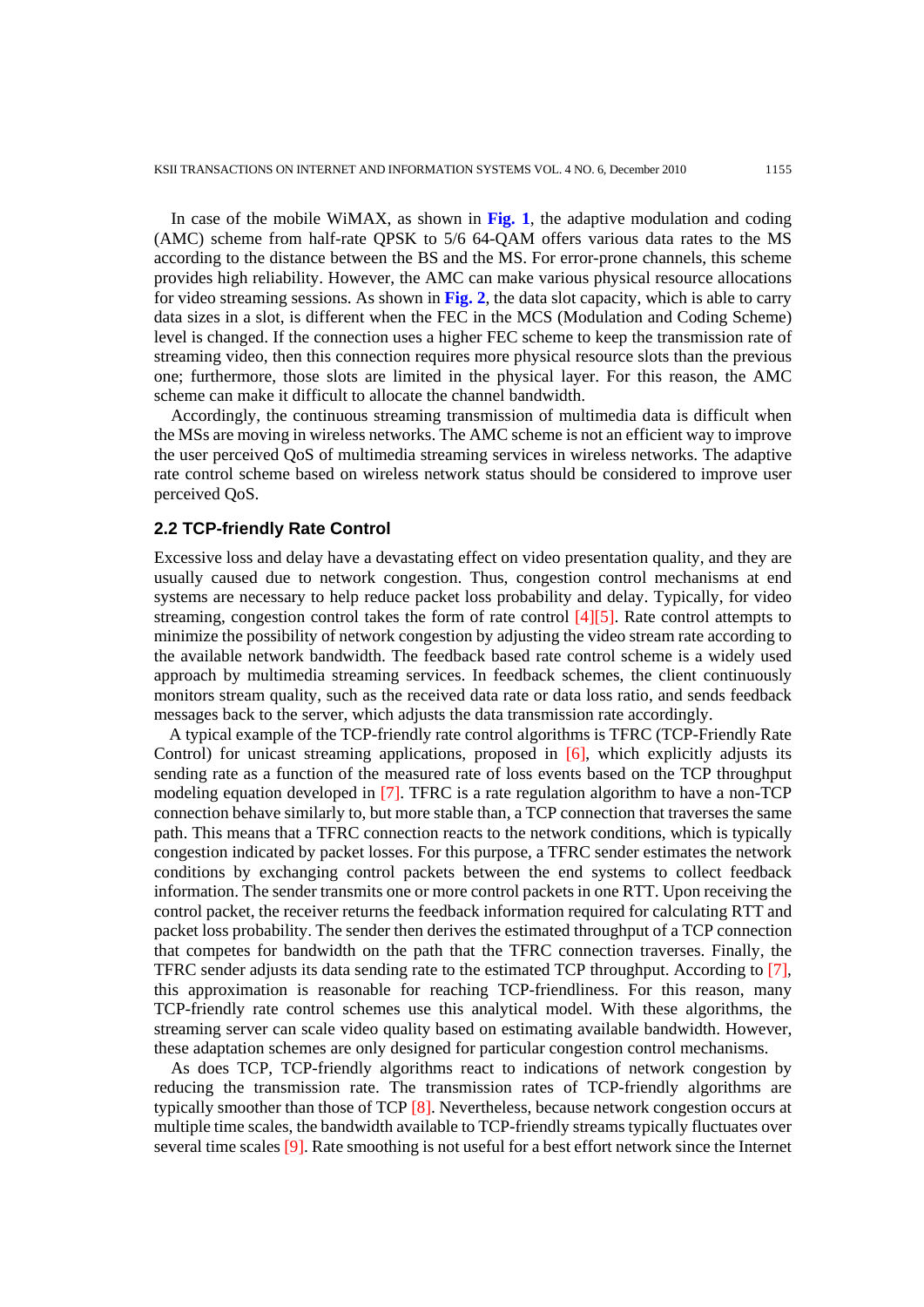does not provide any information about the bandwidth evolution in advance. Moreover, a smooth data rate does not always guarantee smooth video streaming [10]. In video streaming applications over the Internet, a quality adaptation mechanism is required to improve video stream quality because a TCP-friendly rate control algorithm is inefficient for providing a better video streaming service.

# **2.3 Quality Adaptation**

Given a time varying bandwidth channel due to congestion control, the server should be able to maximize the perceived quality of the delivered video stream up to the level that the available network bandwidth will permit while preventing frequent changes in quality. This is the essence of quality adaptation. The quality adaptation mechanism maximizes perceptual video quality through minimizing quality variation, while at the same time increasing the usage of available bandwidth. Adaptive video streaming is not a new topic. Much research has been conducted in this area and various approaches have been proposed [4][10][11].

There are several ways to adjust the quality of a pre-encoded stored stream, including adaptive encoding, switching among multiple pre-encoded versions, and hierarchical encoding. One may re-quantize stored encodings on-the-fly based on network feedback. However, since encoding is CPU intensive, a server is unlikely to be able to do this for a large number of clients. Furthermore, once the original data has been compressed and stored, the output rate of most encoders cannot be changed over a wide range. In an alternative approach, the server keeps several versions of each stream with different qualities. As available bandwidth changes, the server plays back streams of higher or lower quality as appropriate.

With hierarchical encoding, the server maintains a layered encoded version of each stream. As more bandwidth becomes available, more layers of the encoding are delivered. If the average bandwidth decreases, the server may then drop some of the layers being transmitted. Layered approaches usually have the decoding constraint that a particular enhancement layer can only be decoded if all the lower quality layers have been received.

There is a duality between the adding or dropping of layers in the layered approach and the switching of streams in the multiply-encoded approach. However, the layered approach is more suitable for caching by a proxy for heterogeneous clients. In addition, this approach requires less storage at the server, and it provides an opportunity for selective repair of the more important information. The design of a layered approach for quality adaptation primarily entails the design of an efficient add and drop mechanism that maximizes quality while minimizing the probability of client buffer underflow. Most of all the quality adaptation mechanisms have adopted a layered approach.

Existing quality adaptation mechanisms use the layered encoding scheme, specifically the FGS (Fine Granularity Scalability) encoding algorithm, to match video stream quality with its determined transmitting rate. It provides an effective way for a streaming server to approximately adjust the quality of a video stream without transcoding the stored video stream [4]. However, with these algorithms, a streaming server changes the quality of the transmitting video stream only based only on estimating the available bandwidth; the video quality will often fluctuate. Above all, while most of the previous works have focused on the essentially hierarchical encoded video streaming, these quality adaptation schemes have only been designed for a particular congestion control mechanism. So it is desirable to have a general adaptive streaming scheme that can be applied in combination with different congestion control algorithms. Moreover, unlike MPEG-4, where the FGS mechanism is specified to use hierarchical coding, the scalable H.264/MPEG4-AVC extension standard [12], a recently proposed video compression scheme, does not contain any specification for this feature.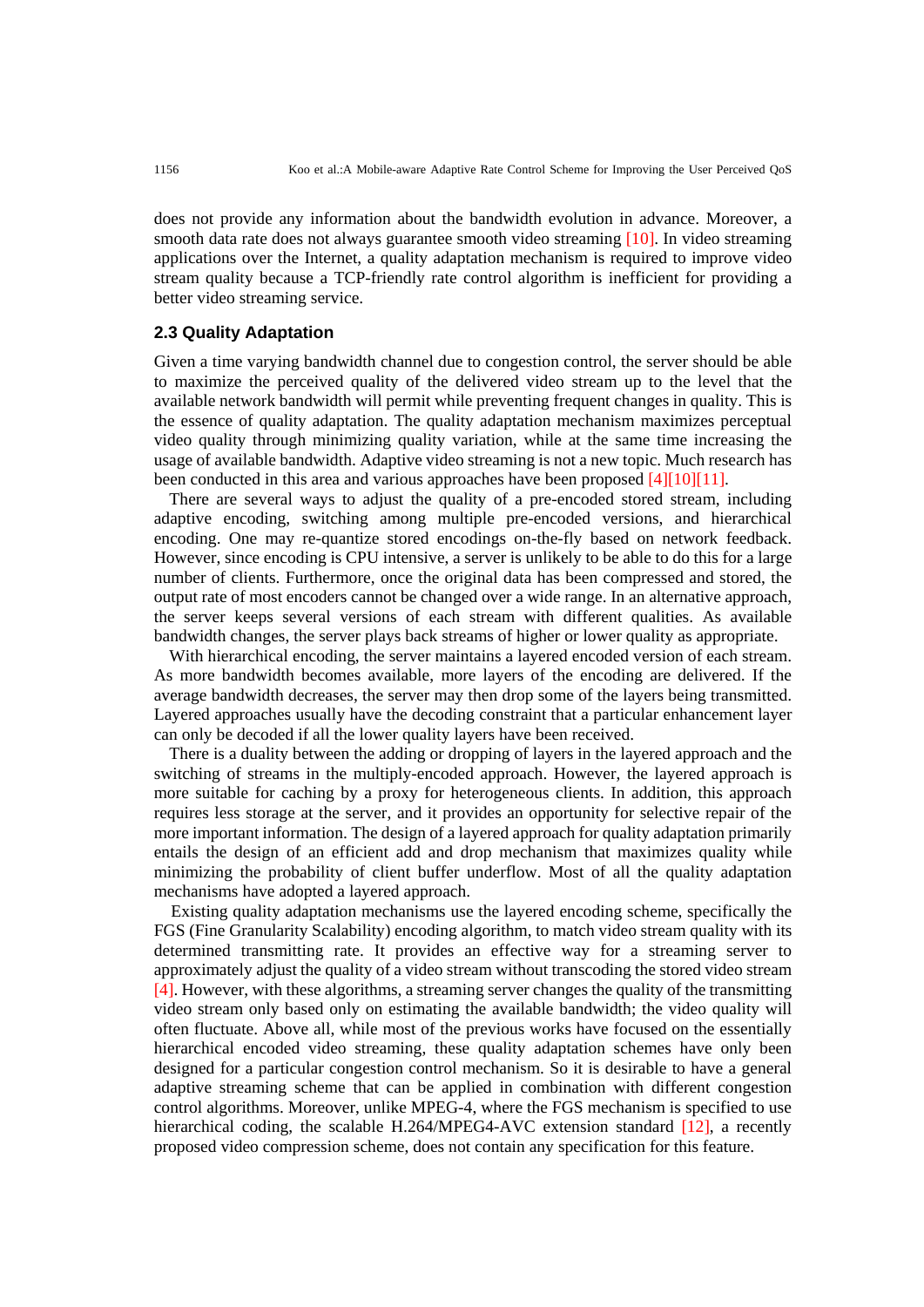# **3. Mobile-aware Adaptive Rate Control (MARC)**

This network-aware rate control function in existing streaming systems uses feedback information from the client network layer, which normally ignores the quality of multimedia streaming service and does not guarantee an improved quality of multimedia streaming over wireless networks. Furthermore, it does not support user perceived QoS of multimedia streaming services.

In this paper, we propose a mobile-aware adaptive rate control (MARC) scheme, as shown in **Fig. 3**, which does not only dynamically adjust the video transmission rate based on the channel bandwidth variation, but also adaptively adjusts the video quality level based on the wireless channel status and client buffer status. MARC basically uses RTP (Real-time Transport Protocol)/RTCP (RTP Control Protocol) model which is the standard streaming protocol. RTCP feedback periodically reports channel state, buffer state, and the network status information including RTT, packet loss rate. It uses to adjust the video transmission rate and the video quality level.



**Fig. 4** shows the proposed scheme that consists of the network and client-aware rate control (NCAR) module and wireless channel and location-aware rate control (CLAR) module.

- CLAR module: It distinguishes between the core area and the edge area by using wireless channel status based on SIR (Signal-to-Interference Ratio), information and location of client based on RSSI (Received Signal Strength Indication), and CINR (Carrier to Interference-and-Noise Ratio) with Tx headroom, as shown in **Fig. 4**. It decides the desired maximum/minimum buffering time to adjust the quality of a bit-stream based on the location of mobile.
- NCAR module: It is based on network-aware congestion control and client-aware flow control scheme, as shown in **Fig. 4**. The congestion control adjust sever transmission bit-rate based on the estimated value of network-aware information such as network congestion degree (i.e., packet loss ratio), bandwidth variation, and adjusting interval. The flow control adjust the quality of a bit-stream based on the estimated value of the client-aware information, such as client buffer length, display size and battery state.

In order to adjust the quality of a bit-stream by using SVC (Scalable Video Coding) video extractor, which can conrol the bandwidth usage of the video stream over the wireless broadband network, the extractor of proposed system is controlled by events of CLAR and the flow control in the NCAR module. The transmission bit-rate of RTP packet streaming is only controlled by the congestion control in the NCAR module.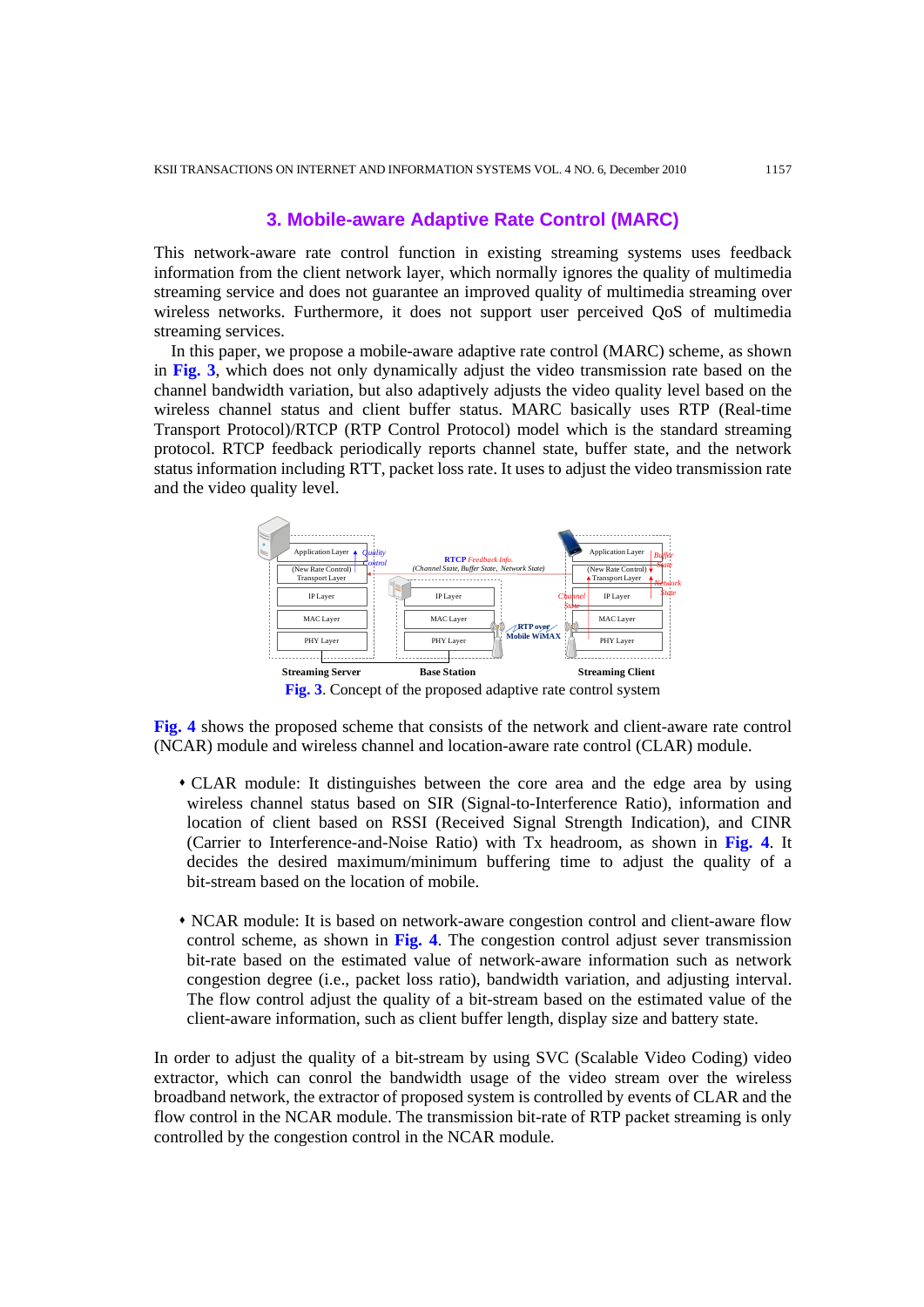

**Fig. 4**. The proposed network and client-aware rate control (NCAR) and wireless channel and location-aware rate control (CLAR) modules

#### **3.1 Network and Client-aware Rate Control (NCAR)**

In [11], we have proposed the NCAR scheme to improve the user perceived QoS of multimedia streaming services. The NCAR scheme has two key functions for rate-control, that is congestion control and flow control. The congestion control function adjusts the server's transmission bit-rate based on the estimated value of network-aware information such as the network congestion degree (i.e., packet loss ratio, delay) and bandwidth variation. The flow control, which prevents the server from overwhelming the client such that in over buffered and under buffered conditions, is the process of managing the bit-rate of media transmissions between the server and client to prevent a fast sender from over-running a slow receiver. In the NCAR, the flow control adjusts the quality level of the transmitting video based on the estimated value of the client-aware information, such as the buffer occupancy ratio.

The rate control of multimedia streaming seeks to achieve smooth playback quality, rather than simply transmit at the highest attainable bandwidth. Therefore, this calls for suitable mechanisms to smoothen the playback rate, which would otherwise end up in oscillation when a stream is sent over a traditional additive-increase multiplicative-decrease (AIMD) algorithm as in TCP. In order to reduce rate oscillation, we propose a new congestion control algorithm. This algorithm follows the additive-increase heuristic-decrease (AIHD) behavior. The consequence of this behavior is less aggressive data rate reduction compared to TCP's AIMD behavior when congestion occurs. The AIHD uses the following equations:

$$
I: R_n = R_c + \left(\frac{PacketSize}{RTT}\right) \times U_f
$$
 (2)

$$
D: R_n = \beta \times R_t + (1 - \beta) \times R_c; 0 < \beta < 1
$$
 (3)

Such congestion control is based on the current transmission rate  $(R<sub>a</sub>)$  that indicates at a time how many bits are allowed to be sent per one second.  $R<sub>n</sub>$  is the new transmission rate and *R<sub>t</sub>* is the estimated available bandwidth that is calculated using a well-know equation based TCP model to determine its transmission rate at a time and *RTT* is round-trip time. β is the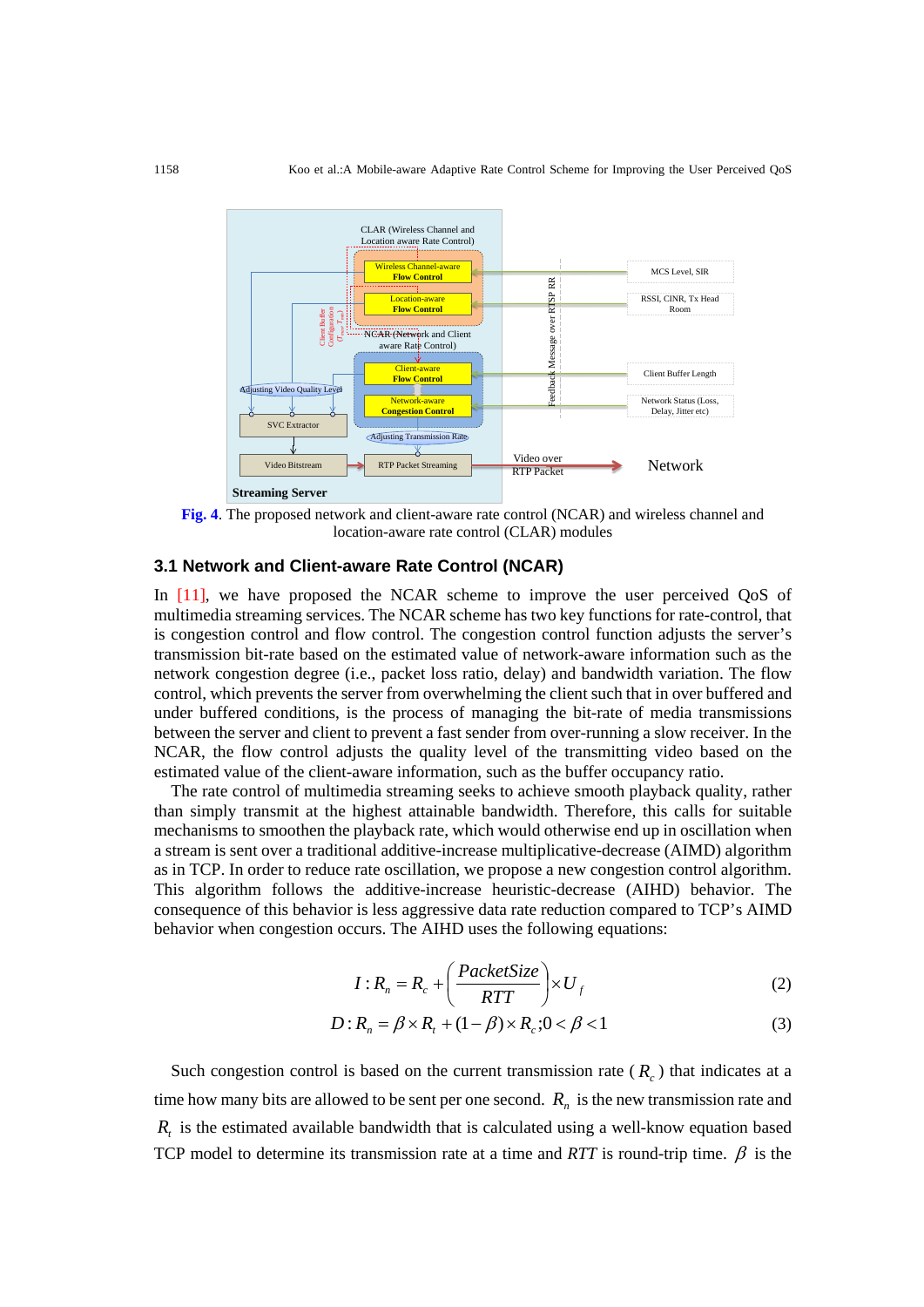weight parameters of heuristic decrease and  $U_f$  is the update frequency that is equal to  $\Delta T/RT$  where  $\Delta T$  is the update interval time. **Fig.** 5 shows the AIHD transmission rate (*R*) behavior during the additive increase phase. The rate from  $R_{\text{min}}$  crosses the maximum sustainable rate  $R_{st}$ . Once a congestion signal (i.e., packet drop, ECN bit mark or congestion event) is received, it decreases from  $R_{\text{max}}$  to  $R_{\text{min}}$  by the heuristic decrease equation, (3).



**Fig. 5**. AIHD rate of behavior (packets/sec)

For stability, we require that the amount of transmitted data when *R* is above  $R_{st}$  (the "excess") load" in the **Fig. 5**) be no more than the unexploited transmission opportunity when *R* is below  $R_{st}$  (the "underutilized load" in the **Fig.** 5), i.e.,  $R_{st} > \frac{R_{min} + R_{max}}{2}$ . Also, since our heuristic decrease rate is  $R_{\min} = \beta \times R_t + (1 - \beta) \times R_{\max}$ , and we have (if  $R_{st} > R_t$ ):

$$
R_{st} = R_{\text{max}} - \beta \times \left(\frac{R_{\text{max}} - R_t}{2}\right) \tag{4}
$$

When  $R_t$  is less than  $R_{\text{max}}$  ( $R_{\text{max}} > R_t$ ), to reduce the rate oscillation, we require  $R_{st}(AIHD) > R_{st}(AIMD)$ , or  $\frac{R_{\text{max}}}{4} > \frac{\beta}{2} \times (R_{\text{max}} - R_t)$  where  $1 < 2\beta/(2\beta - 1)$ . In order to reduce the rate oscillation,  $\beta$  is given by the following conditions:

$$
\beta > 0.5\tag{5}
$$

The client monitors the network conditions and gathers related information, and the server changes its transmission rate according to the available network bandwidth estimated from the packet loss ratio, RTT, and retransmission timeout (RTO) values. To estimate the available network bandwidth, the server uses one formulation of the TCP response functions described in (6) [4]: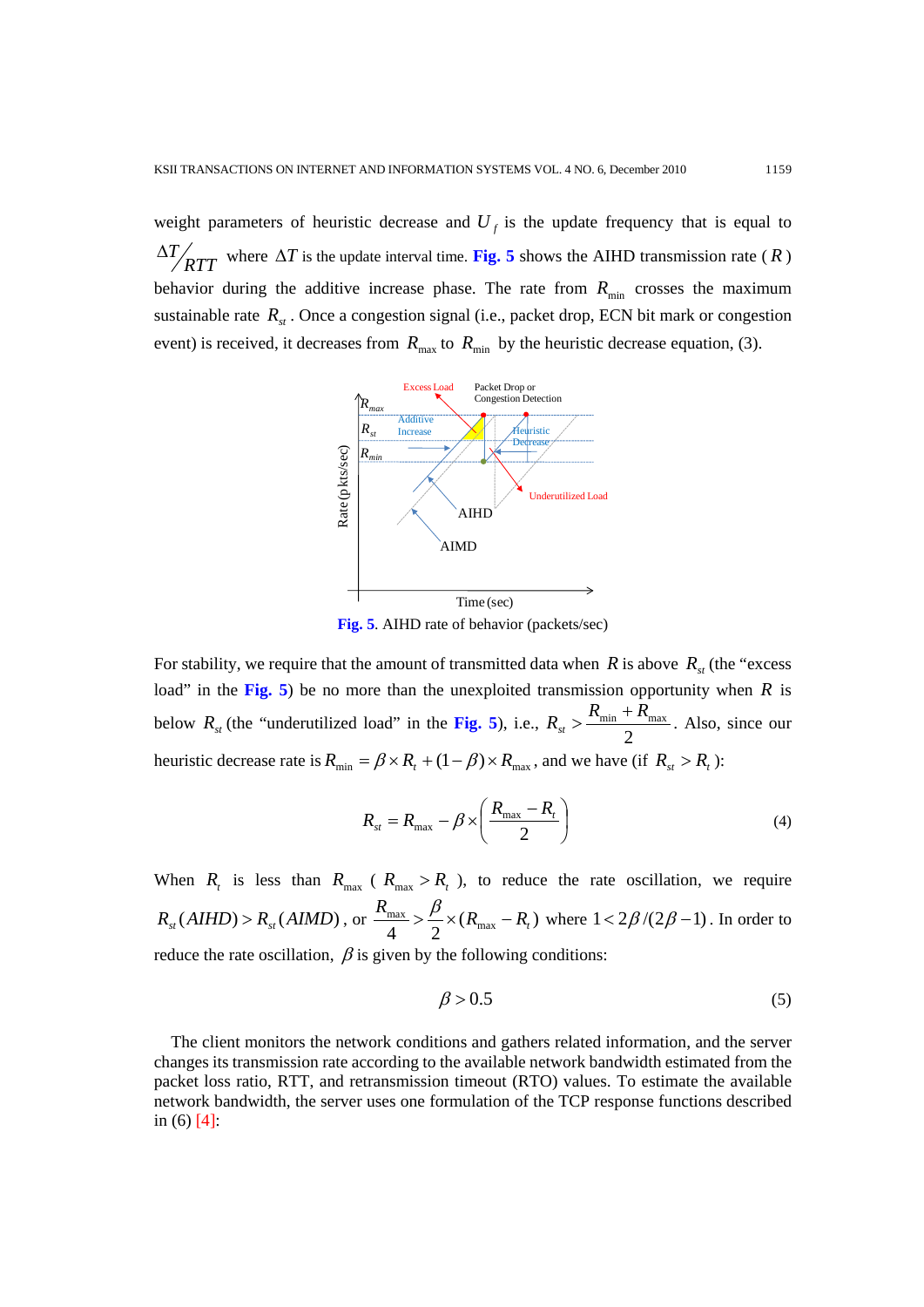$$
T = \frac{PacketSize}{RTT \times \sqrt{\frac{2p}{3}} + t_{RTO} \times \left(3\sqrt{\frac{3p}{8}}\right) \times p \times (1+32p^2)}
$$
(6)

Eq. (6) gives an upper boundary on the sending rate *T* in bytes/sec, as a function of the packet size *PacketSize*, round-trip time  $RTT$ , steady-state loss event rate  $p$ , and the TCP retransmit timeout value  $t_{\text{RTO}}$ . After estimating the available network bandwidth ( $Rate_{ABW}$ ), as shown in **Fig. 6**, the server compares the available network bandwidth with its current transmission rate (*Rate<sub>Current</sub>*) to determine whether or not network congestion has occurred.

```
Calculating Rate<sub>ABW</sub>
if (Rate_{ABW} > Rate_{Current}) {
            Slow Start - Increase (I)
           if ( \textit{qlen} > \textit{qmax}_{\textit{th}})
                   min { Quality<sub>SVC</sub> (Level<sub>Max</sub>), Quality<sub>SVC</sub> (Level + 1)}
\frac{1}{\ell} else if (Rate<sub>ABW</sub> \lt Rate<sub>Current</sub>) {
            Congestion Control - Decrease (D)
            if (qlen_c < qmin_{th})Max {Quality<sub>SVC</sub> (Level<sub>min</sub>), Quality<sub>SVC</sub> (Level - 1)}
} else
            Steady State
```
**Fig. 6**. Pseudo code for the NCAR scheme

The NCAR has the flow control scheme that adjusts the quality level of the transmitting video by using the SVC bit-stream extractor. Through this adjustment, media playback discontinuity is alleviated and a suitable receiver buffer is allocated, resulting in low playback delay. The client monitors the client buffer conditions and gathers current decoding information, and the server changes the quality level of the transmitting video according to the resource status of the client buffer estimated from the current client buffer length  $(qlen<sub>c</sub>)$ , the quality level of the transmitting video bit-stream, and the minimum/maximum thresholds. To estimate the resource status of the client buffer, the server uses the minimum threshold  $(qmin_{th})$  and the maximum threshold  $(qmax_{th})$ , which change based on the quality level of the transmitting bit-stream, as in the following equation:

$$
q \max_{th} = \sum_{k=t_0}^{t_0 + T_{\text{max}}} \frac{R_{SVC}(k)}{PacketSize}
$$
 (7)

$$
q \min_{th} = \sum_{k=t_0}^{t_0 + T_{\min}} \frac{R_{SVC}(k)}{PacketSize}
$$
 (8)

These give upper and lower boundaries on the thresholds, as functions of the desired maximum buffering time  $(T_{\text{max}})$  such as maximum delay bounds, the desired minimum buffering time  $(T_{\min})$  such as video pre-fetching time, bit-rate of SVC bit-stream at a time  $(t_0)$   $R_{SVC}(t)$ . After estimating the resource status of the client buffer, as shown in Fig. 6, the server compares  $qlen_c$  with  $qmin_{th}$  and  $qmax_{th}$  to determine whether the client buffer state is under buffered or over buffered. When  $qlen_c > qmax_{th}$  and  $Rate_{ABW} > Rate_{Current}$ , the server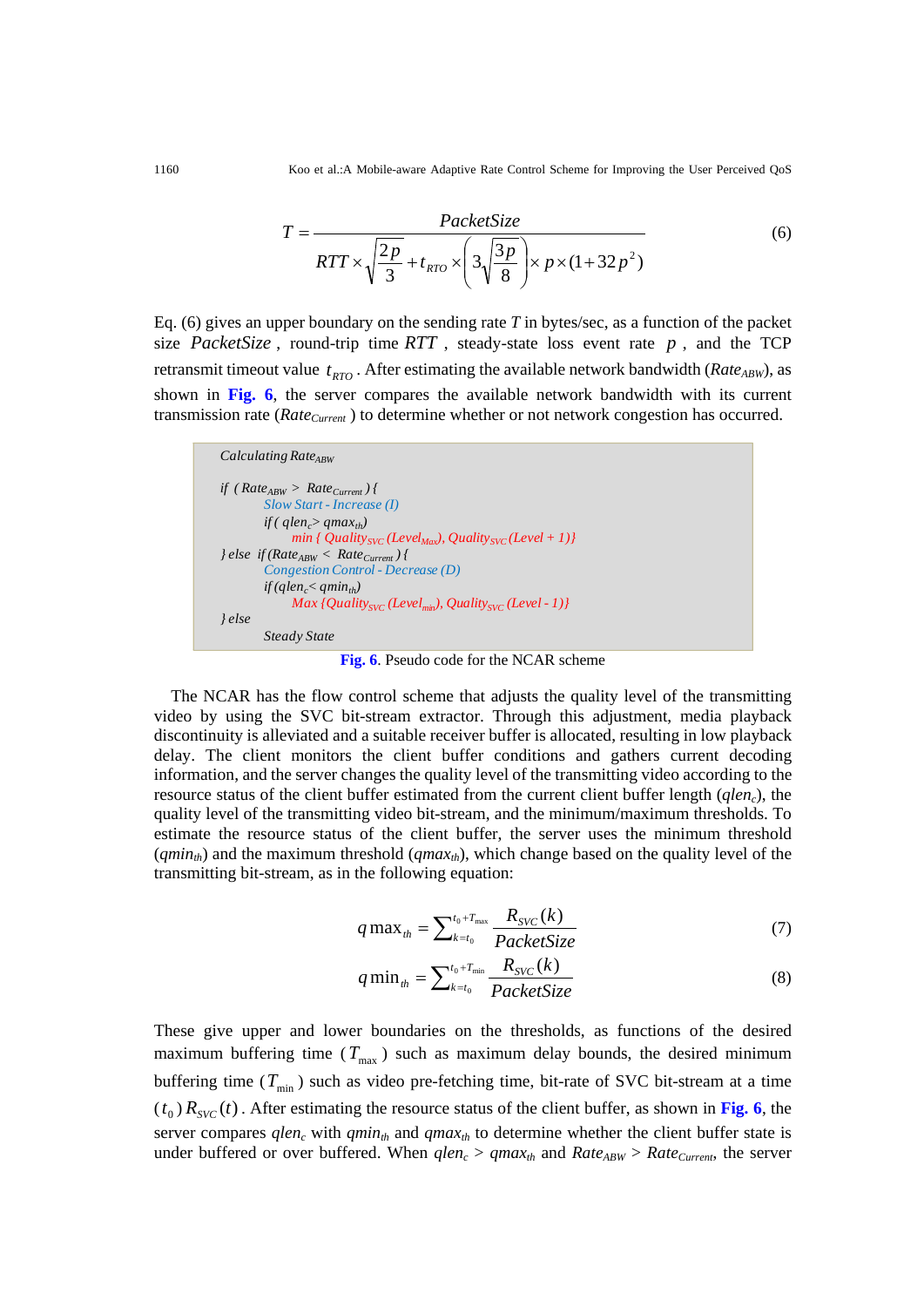increases the quality level of video transmission (*Quality<sub>SVC</sub>*(level)). On the other hand, when  $qlen_c < qmin_{th}$  and  $Rate_{ABW} < Rate_{Current}$ , the server decreases the quality level of video transmission.

## **3.2 Wireless Channel and Location-aware Rate Control (CLAR)**

In wireless networks, the channel bandwidth variation and handover due to client movement are the most critical problems. Moreover, if the BS uses AMC (Adaptive Modulation and Coding) scheme, then the MS can have another problem, which is of the physical resource allocation variation. When the MS recedes from the BS, changed MCS (Modulation and Coding Scheme) levels can make it difficult to allocate channel bandwidth because the physical resource is limited in the BS. These problems are barely considered in the core area. Because the core area has a lower probability of the handover and can have a better channel condition than the edge area; however, in the edge area, these should be considered. In order to solve these problems, CLAR distinguishes between the core area and the edge area by using wireless channel status based on SIR (Signal-to-Interference Ratio), information and location of client based on RSSI (Received Signal Strength Indication), and CINR (Carrier to Interference-and-Noise Ratio) with Tx headroom, as is shown in **Fig. 7**.



**Fig. 7**. Distinguishing between the core area and the edge area

The wireless channel status has already been used to adjust the MCS level in BS, which uses AMC (Adaptive Modulation and Coding) scheme. The CLAR scheme uses the MCS level to distinguish the client area, as is shown in **Fig. 8**. If the client area is the core area and the current MCS level (*MCSLevelcurrent*) is smaller than the area section thresholds of MCS level (*MCSLevel\_Sectionth*), then the server changes into the edge area. The server decreases the quality level of video transmission and increases the  $T_{\text{max}}$  (the desired maximum buffering time) and  $T_{\text{min}}$  (the desired minimum buffering time) values, which are insensitive to changes in the client buffer. The server can transmit many video frames that have smaller bit-stream size than the previous bit-stream size to playback a video because, due to becoming insensitive, the quality level is rapidly decreasing and the quality level is slowly increasing. These operations can achieve media playback continuity in the edge area; however, the video quality will degrade more than the core area. If the client area is the edge area and *MCSLevel<sub>current</sub>* is larger than *MCSLevel\_Section<sub>th</sub>*, then the server changes the client area into the core area. The server only adjusts the  $T_{\text{max}}$  and  $T_{\text{min}}$  to be more sensitive than the edge area. The quality level of video transmission will be changed via the NCAR scheme.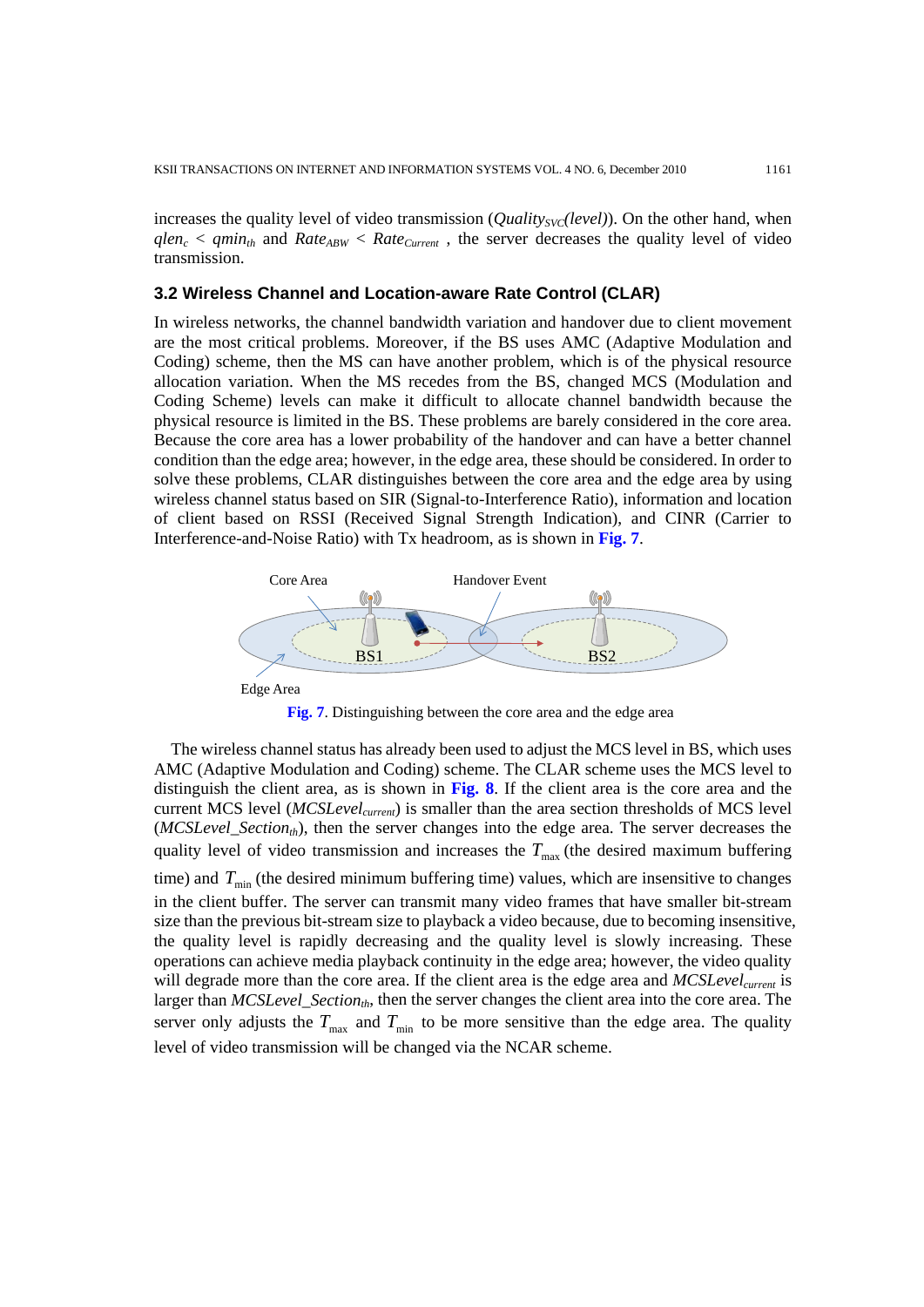```
if (MCSLevel Changed) {
           if (MCSLevel<sub>current</sub> > MCSLevel Section<sub>th</sub> and Edge Area)
                  { Area Section: Core Area
                   T_{\text{max}} = T_{\text{max}} / 1.5, T_{\text{min}} = T_{\text{min}} / 1.5} else if (MCSLevel<sub>current</sub> < MCSLevel_Section<sub>th</sub> and Core Area)
                  { Area Section: Edge Area
                  Max \{ Quality_{SVC} (Level_{min}), Quality_{SVC} (Level - 1) \}T_{max} = 1.5 \text{ x } T_{max}, T_{min} = 1.5 \text{ x } T_{min}}
}
if (RSSI going down && Core Area) {
           if (CINR<sub>current</sub> < CINR Section<sub>th</sub> and TxHeadRoom<sub>current</sub> < TxHeadRoom Section<sub>th</sub>)
                  { Area Section: Edge Area
                  Max { Quality<sub>SVC</sub> (Level<sub>min</sub>), Quality<sub>SVC</sub> (Level - 1 )}
                  T_{max} = 1.5 \text{ x } T_{max}, T_{min} = 1.5 \text{ x } T_{min}}
} else if (Edge Area) {
           if (CINR<sub>current</sub> > CINR Section<sub>th</sub> and TxHeadRoom<sub>current</sub> > TxHeadRoom Section<sub>th</sub>)
                  { Area Section: Core Area
                  T_{max} = T_{max}/1.5, T_{min} = T_{min}/1.5}
}
```


When the client is located in the core area, sometimes the client can have lower channel conditions due to channel interferences. Therefore, as shown in Fig. 8, CLAR uses also the implicit location information; the server can estimate the location of the client by using RSSI, CINR and Tx headroom values. Because RSSI, CINR and Tx headroom values are always getting smaller when the MS recedes from the BS and, in another case, RSSI and TX headroom values are getting larger, except CINR value.

In the core area, the server adjusts the quality of a bit-stream and the transmission rate of the streaming video to provide both video quality improvement and media playback continuity by using the NCAR scheme. However, in the edge area, the server focused on media playback continuity. For example, as shown in Fig. 9, the server immediately decreases the quality level of video transmission the moment the client is located within the edge area. And, to be insensitive to changes in the client buffer,  $T_{\text{max}}$  and  $T_{\text{min}}$  are increased 1.5 times. The server can transmit more video frame which are low quality bit-streams than the previous; it can cause the client buffer to have enough video data to overcome congestion and handover in wireless networks.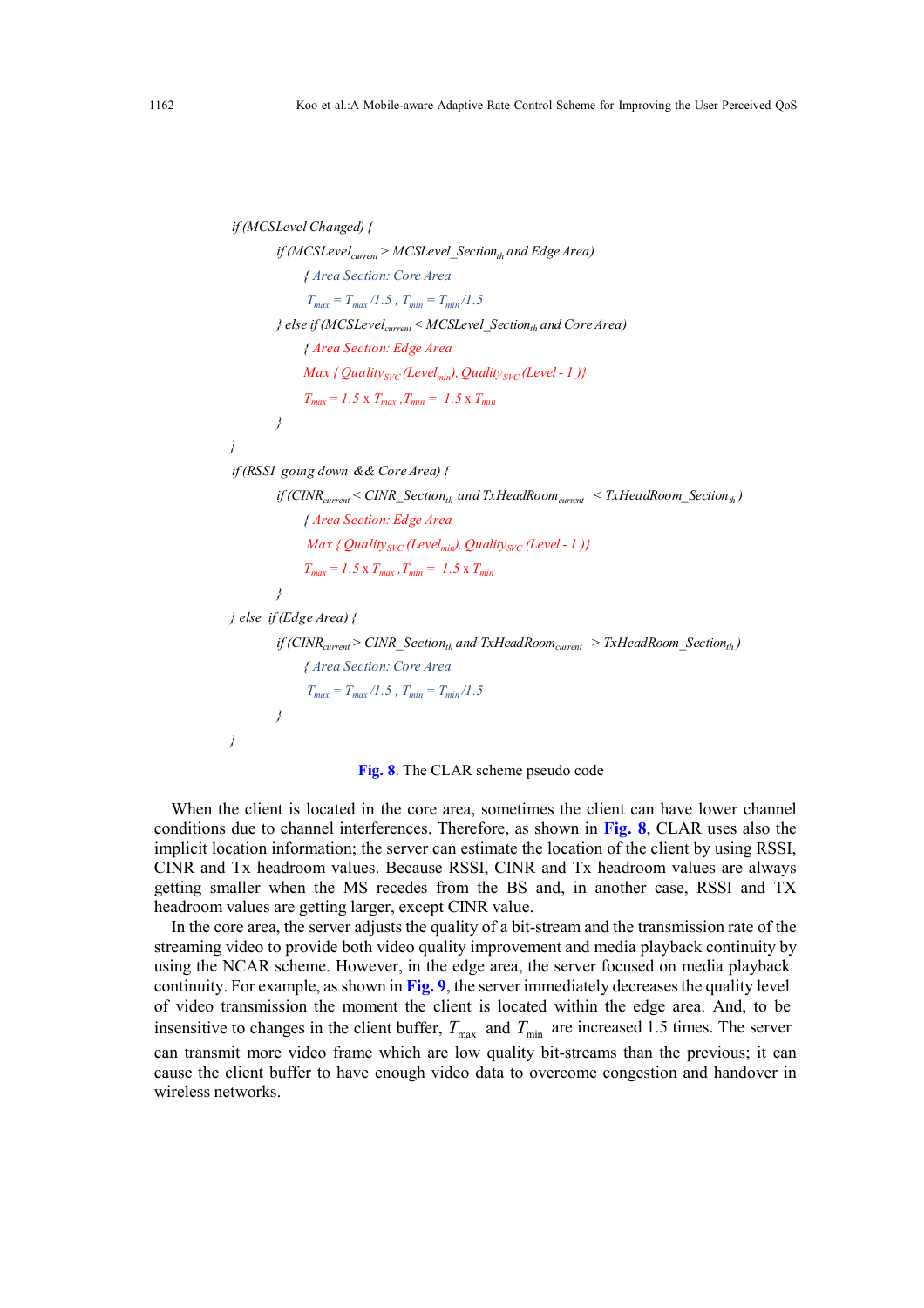



**Fig. 9**. Illustration of CLAR and NCAR operation

The proposed MARC, which consists of the NCAR and CLAR schemes, not only can improve the reliability and fairness of streaming data, but also alleviate the media playback discontinuity and rate oscillation for streaming video over wireless networks.

## **4. Simulation Results**

This section presents the simulation results of MARC performance in a wireless network. In order to evaluate the performance of MARC, a number of experiments have been performed on the basis of the NS (Network Simulator) [13].

For the experiments, SOCCER\_352x288\_30\_oring\_02\_yuv video clip was encoded into SVC profile layers using reference software JSVM (Joint Scalable Video Model) [14], as is shown in **Table 1**.

| <b>JSVM</b><br>Layer | Reso-<br>lution | Frame<br>Rate | Bitrate<br>(kbps) | Spa-<br>tial<br>Level | Tem-<br>poral<br>Level | Oual-<br>ity<br>Level | Y-<br><b>PSNR</b><br>(dB) | $U$ -<br><b>PSNR</b><br>(dB) | V-<br><b>PSNR</b><br>(dB) |
|----------------------|-----------------|---------------|-------------------|-----------------------|------------------------|-----------------------|---------------------------|------------------------------|---------------------------|
| 20                   | 352x288         | 30            | 594.8             |                       | $\overline{4}$         | $\theta$              | 31.0413                   | 39.7593                      | 41.7566                   |
| 33                   | 352x288         | 30            | 813.5             |                       | 4                      |                       | 32.4077                   | 40.8846                      | 42.9231                   |
| 34                   | 352x288         | 30            | 955.3             |                       | 4                      | 2                     | 33.4442                   | 41.3644                      | 43.3295                   |
| 35                   | 352x288         | 30            | 1,083.40          |                       | $\overline{4}$         | 3                     | 34.7454                   | 41.795                       | 43.1284                   |

**Table 1**. Bit-stream characteristics of the SVC profile layers

# **4.1 Comparison of Performance in Wireless Network**

We performed NS simulation for MARC, NCAR [11] and RAP (Rate Adaptation Protocol) [5]; however, there was no rate control (no RC) method, which is UDP based RTP streaming, to compare the performance of streaming quality in the wireless network. BS configuration in the simulation network is shown in **Table 2**.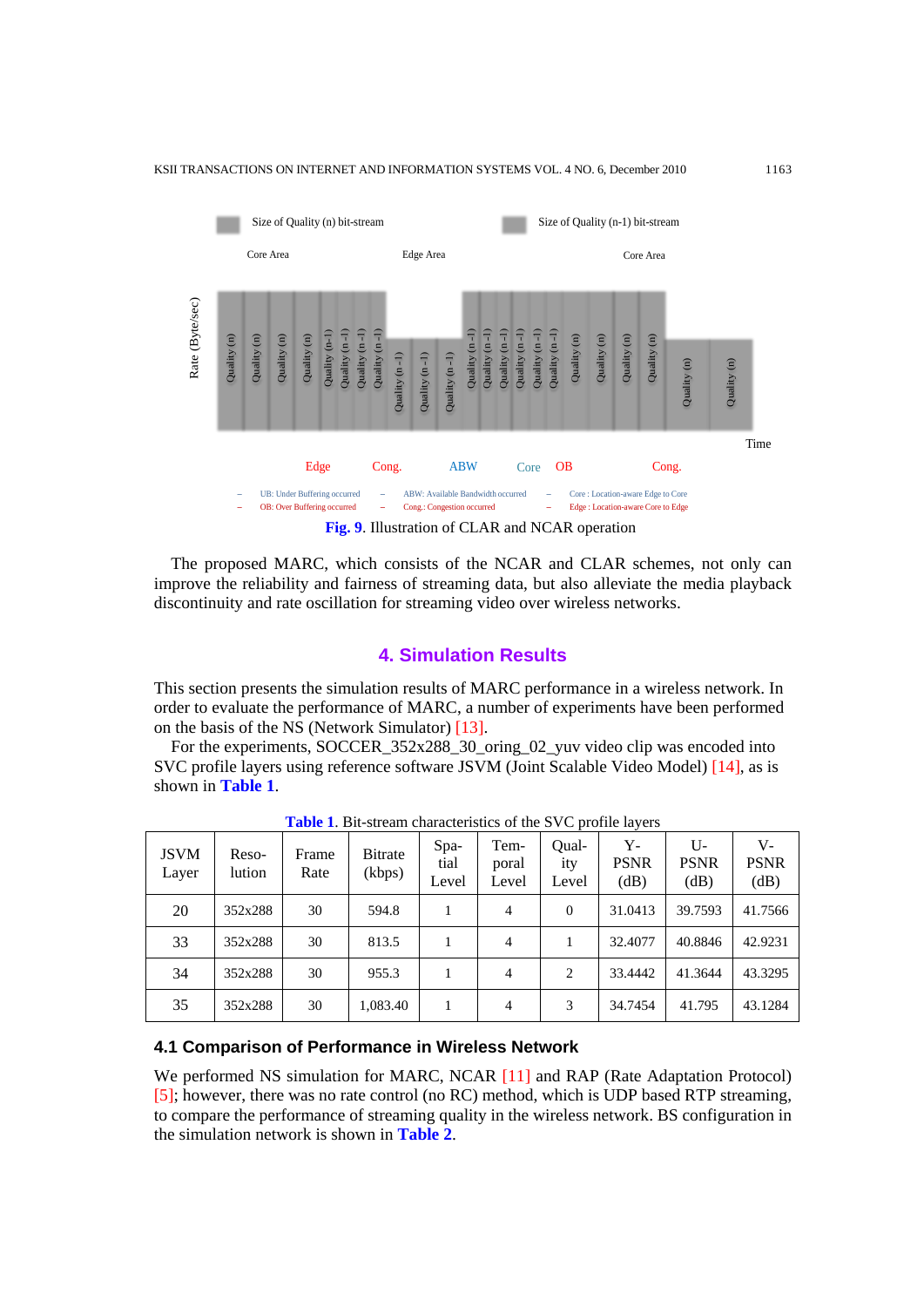|        | <b>MCS</b> Level | Data Slot<br>Capacity | <b>Required Data</b><br>Slot for 2Mbps | Channel BW<br>for $47$<br>slot/frame |
|--------|------------------|-----------------------|----------------------------------------|--------------------------------------|
| Area 1 | 640AM 3/4        | 27 bytes              | 47 slots                               | 2 Mbps                               |
| Area 2 | 16QAM 3/4        | 18 bytes              | 70 slots                               | $1.35$ Mbps                          |
| Area 3 | QPSK 3/4         | 9 bytes               | 140 slots                              | $0.67$ Mbps                          |
| Area 4 | <b>BPSK 1/2</b>  | 3 bytes               | 417 slots                              | $0.22$ Mbps                          |

**Table 2**. BS configuration in the simulation network

The connection link, which is between the BS and the MS, used video streaming with the maximum capacity of 2Mbps at 3/4 64QAM; the maximum data slots of the BS downlink were limited to 47 slots. RTP was used for video streaming. RTCP messages were used for feedback information; it was periodically reported to the server at 0.5 sec intervals.

The simulation time was set to 200 sec. From 0 to  $200<sup>th</sup>$  sec, the video server sent a video stream in Area 1. Beginning at the  $15<sup>th</sup>$  sec, the MS moved to Area 2. After the  $10<sup>th</sup>$  sec, the MS moved to Area 3, and the MS then returned to Area 2 after the  $15<sup>th</sup>$  sec. After the  $5<sup>th</sup>$  sec, the MS moved to Area 1. This scenario was repeated two times during simulation time. The client buffer size was set to 1,232 Kbytes; it can keep 800 packets in the buffer. The initial buffering time in the client was set to 2 sec, and the *MCSLevel\_Section<sub>th</sub>* was set to 3/4 16QAM.

**Fig. 10** shows the discontinuity count and quality level of SVC bit-stream for MARC, NCAR, RAP and no RC. The RAP and non RC schemes do not change the quality level of the bit-stream because they do not have the quality adaptation scheme. Moreover, to adapt quality for channel variation, the MARC and NCAR schemes change the quality level during MS movement. However, RAP, NCAR and no RC schemes cause media playback discontinuity problems. The proposed MARC does not have the discontinuity count during video streaming.

As shown in **Fig. 11**, the resulting average PSNR of MARC and NCAR is similar to those of the RAP and no RC. The RAP scheme needs a large client buffer to playback without overflow, as is shown in **Fig. 11**. If the client buffer size is not enough to keep packets, then the RAP scheme causes an overflow problem. The no RC scheme cannot well utilize the client buffer. However, the MARC and NCAR schemes can allocate a more suitable client buffer than those by RAP and non RC.

As shown in **Fig. 12**, the network based rate control schemes, such as MARC, NCAR and RAP, which have congestion control to provide reliable and fair multimedia streaming, provide higher link utilization than the no RC scheme. Moreover, MARC and NCAR, which have flow control based on client buffer status, can alleviate underflow and overflow problems by using quality adaptation. MARC and NCAR can provide a seamless video playback service in wireless networks.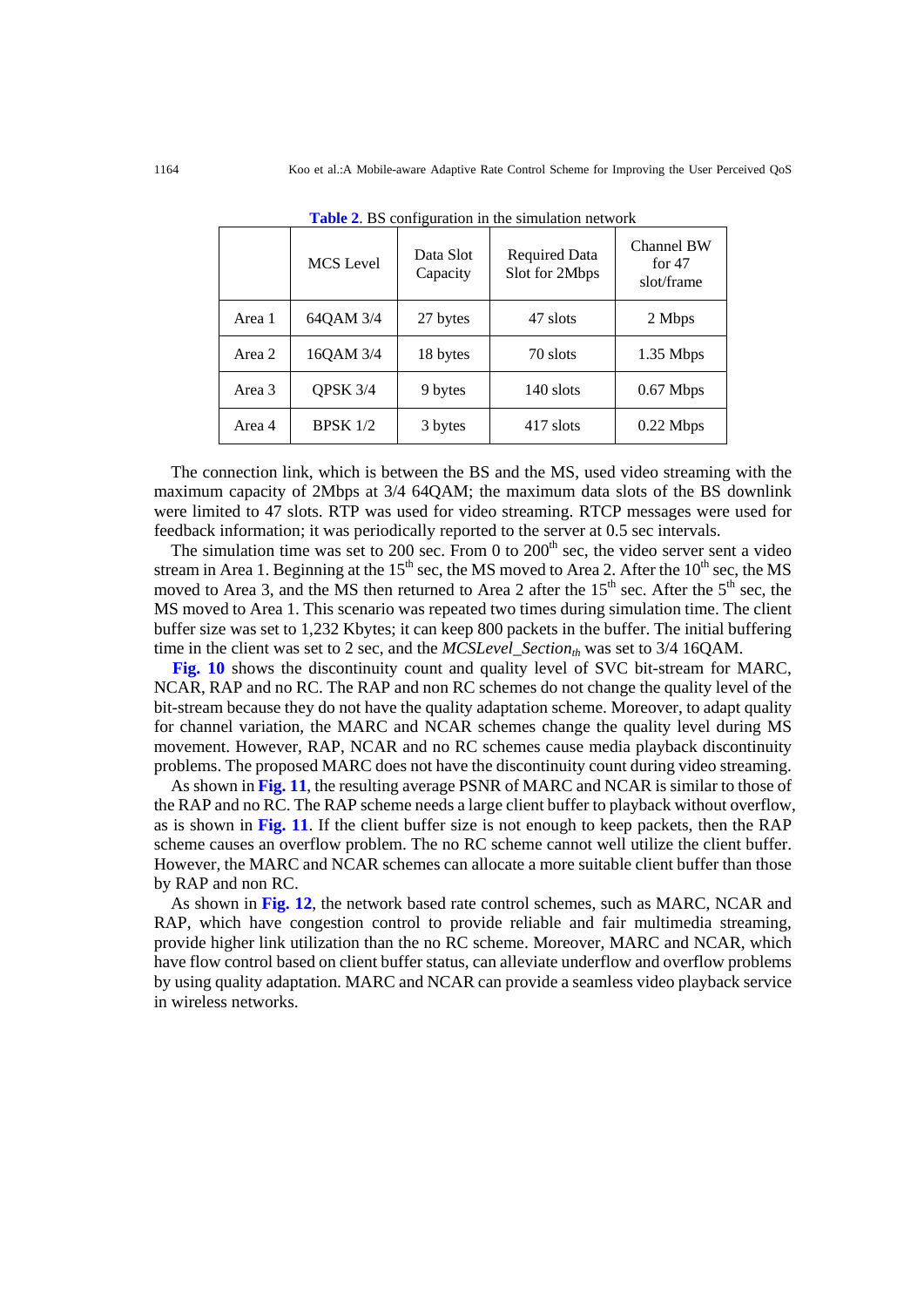

**Fig. 10**. Comparison of the discontinuity count and quality level of SVC bit-stream



**Fig. 11**. Comparison of PSNR and the client buffer occupancy



**Fig. 12**. Comparison of the throughput and quality level of SVC bit-stream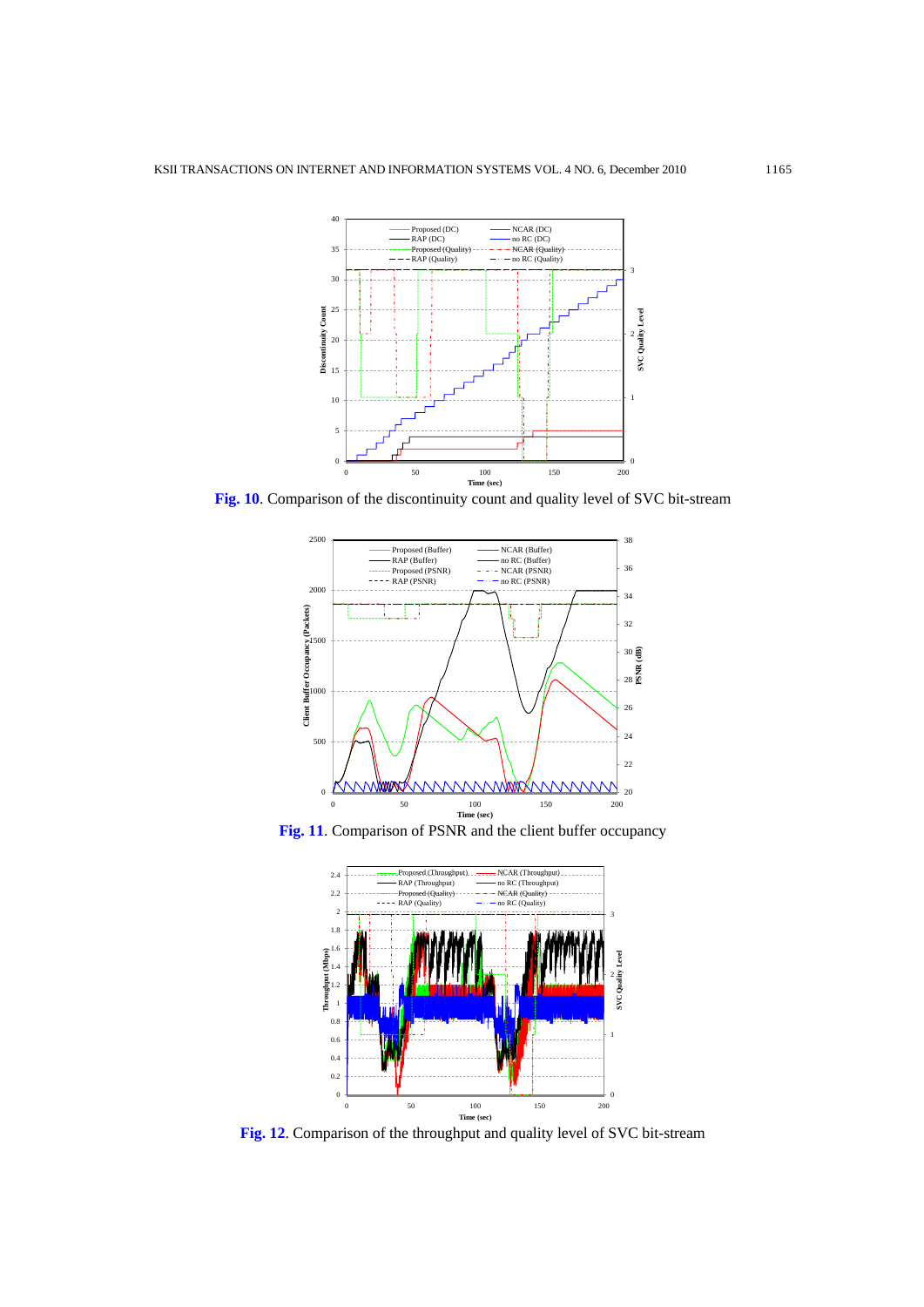### **4.2 Performance Comparisons of Different Client Buffer Sizes**

The proposed MARC adjusts the quality level of a bit-stream enough to be stored as a video bit-stream in the client buffer by being aware the wireless channel status. The stored video bit-stream is used to playback video during MS movement. This behavior seems sensitive for the client buffer size. To evaluate MARC performance with different client buffer sizes, a simulation was performed for the MARC and NCAR schemes to compare their performance in terms of various client buffer sizes, from 1,050 Kbytes to 1,950 Kbytes. The simulation configuration was used as shown in **Table 2**, and the scenario of section A was used. However, the initial start time of MS movement was changed from the  $15<sup>th</sup>$  sec to the  $35<sup>th</sup>$  sec to allow enough time for storing the video bit-stream in the client buffer. **Fig. 13** and **Fig. 14** show the discontinuity times and the packet loss rate based on client buffer size.

As shown in **Fig. 13**, the MARC scheme can alleviate media playback discontinuity. NCAR that does not have flow control based on the wireless channel status, and it has shown more discontinuity times than MARC that has CLAR. Moreover, the result shows that NCAR discontinuity times are inversely proportional to the size of the client buffer. For the loss rate, MARC has shown good performance, as is shown in **Fig. 14**. That is, before the packets are dropped in the client buffer due to buffer overflow, MARC can adjust the bit-stream quality level in advance by using CLAR based on the wireless channel status.



**Fig. 13**. Comparison of the discontinuity times of MARC and NCAR



**Fig. 14**. Comparison of the packet loss rates of MARC and NCAR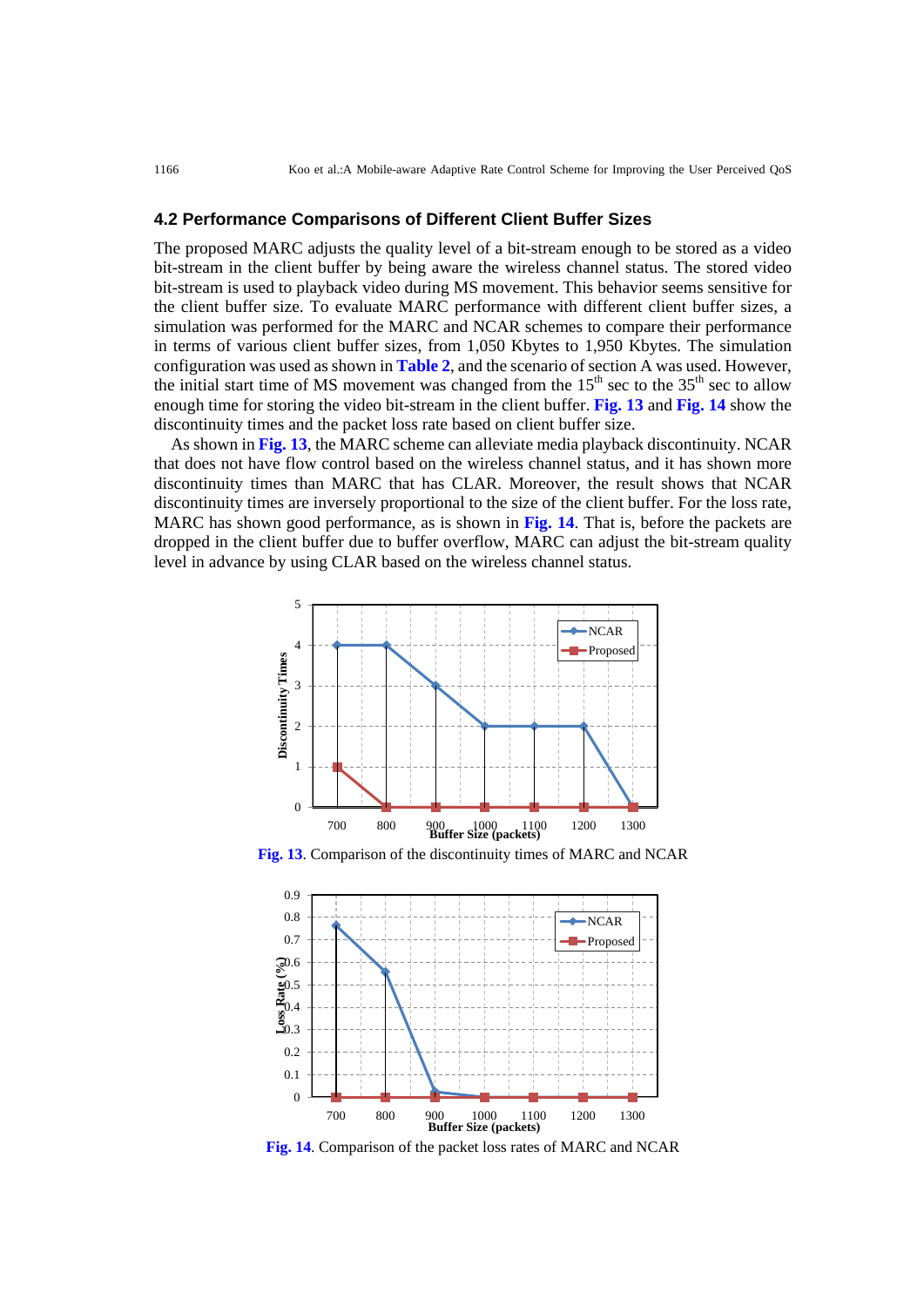## **5. Conclusion**

In order to deploy mobile IPTV services in wireless broadband networks, it is important to achieve efficient wireless resource utilization and to seamlessly offer QoE (Quality of Experience) to users. Therefore, we have presented a new rate control scheme to improve the QoE of multimedia streaming services in broadband wireless networks, called MARC (Mobile-aware Adaptive Rate Control). The proposed MARC, which consists of the network and client-aware rate control (NCAR) scheme and wireless channel and location-aware rate control (CLAR) scheme, not only can improve the reliability and fairness of multimedia streaming, but also alleviate media playback discontinuity and rate oscillation.

Our simulation results reveal that the proposed MARC can appropriately control the transmission rates of video streaming depending on the MS status in the wireless network. The proposed MARC can also provide real time playback without media discontinuity during client movement in the wireless network. As the mobile Internet environment becomes more saturated with information and more advanced types of service flows, the proposed MARC will help to ensure the continued development of mobile Internet systems through helping to guarantee a smooth multimedia streaming within the system. We will further improve the stability of the proposed rate control scheme in a variety of wireless network environments and extend the MARC to real applications and systems.

## **References**

- [1] F. Hou, L. X. Cai, J. She, P. Ho, X. Shen and J. Zhang, "Cooperative multicast scheduling scheme for IPTV over IEEE 802.16 Networks," *IEEE Transactions on Wireless Communications*, vol. 8, no. 3, pp. 1508-1519, Mar. 2009. [Article \(CrossRef Link\)](http://dx.doi.org/doi:10.1109/TWC.2009.080417)
- [2] H. S. Kim, H. M. Nam, J. Y. Jeong, S. H. Kim and S. J. Ko, "Measurement based channel-adaptive video streaming for mobile devices over mobile WiMAX," *IEEE Transactions on Consumer Electronics*, vol. 54, no. 1, pp. 171-178, Feb. 2008. [Article \(CrossRef Link\)](http://dx.doi.org/doi:10.1109/TCE.2008.4470040)
- [3] M. Chatterje, S. Sengupta and S. Ganguly, "Feedback-based real-time streaming over WiMAX," *IEEE Wireless Communications*, vol. 14, no. 1, pp. 64-71, Feb. 2007. [Article \(CrossRef Link\)](http://dx.doi.org/doi:10.1109/MWC.2007.314552)
- [4] J. Yan, K. Katrinis, M. May and B. Plattner, "Media- and TCP-friendly congestion control for scalable video streams," *IEEE Transactions on Multimedia*, vol. 8, no. 2, pp. 196-206, Apr. 2006. [Article \(CrossRef Link\)](http://dx.doi.org/doi:10.1109/TMM.2005.864265)
- [5] R. Rejaie, M. Handley and D. Estrin, "RAP: An end-to-end rate-based congestion control mechanism for realtime streams in the Internet," in *Proc. of IEEE INFOCOM*, pp. 1337-1345, Mar. 1999. [Article \(CrossRef Link\)](http://ieeexplore.ieee.org/xpl/freeabs_all.jsp?arnumber=752152)
- [6] S. Floyd, M. Handley, J. Padhye and J. Widmer, "Equation-based congestion control for unicast applications," in *Proc. of ACM SIGCOMM*, pp. 43-56, Aug. 2000. [Article \(CrossRef Link\)](http://portal.acm.org/citation.cfm?id=347059.347397)
- [7] J. Padhye, J. Kurose, D. Towsley and R. Koodli, "A model based TCP-friendly rate control protocol," in *Proc. of NOSSDAV*, June 1999. [Article \(CrossRef Link\)](http://citeseerx.ist.psu.edu/viewdoc/download?doi=10.1.1.43.2060&rep=rep1&type=pdf)
- [8] Y. R. Yang, M. Kim and S. S. Lam, "Transient behaviors of TCP-friendly congestion control protocols," in *Proc. of IEEE INFOCOM*, pp. 1716-1725, Apr. 2001. [Article \(CrossRef Link\)](http://linkinghub.elsevier.com/retrieve/pii/S1389128602003742) [9] V. Paxson, "End-to-end Internet packet dynamics," *IEEE/ACM Transactions on Networking*, vol. 7, no. 3, pp. 277-292, June 1999. [Article \(CrossRef Link\)](http://dx.doi.org/doi:10.1109/90.779192)
- [10] T. Kim and M. H. Ammar, "Optimal quality adaptation for scalable encoded video," *IEEE Journal on Selected Areas of Communications*, vol. 23, no. 2, pp. 344-356, Feb. 2005. [Article \(CrossRef](http://dx.doi.org/doi:10.1109/JSAC.2004.839390)  [Link\)](http://dx.doi.org/doi:10.1109/JSAC.2004.839390)
- [11] J. Koo and K. Chung, "A novel rate control for improving the QoE of multimedia streaming service in the Internet congestion," *Journal of KIISE: Computer Systems and Theory*, vol. 36, no. 6, pp. 334-344, Dec. 2009. Article (CrossRef Link)
- [12] H. Schwarz, D. Marpe and T. Wiegand, "Overview of the scalable H.264/MPEG4-AVC